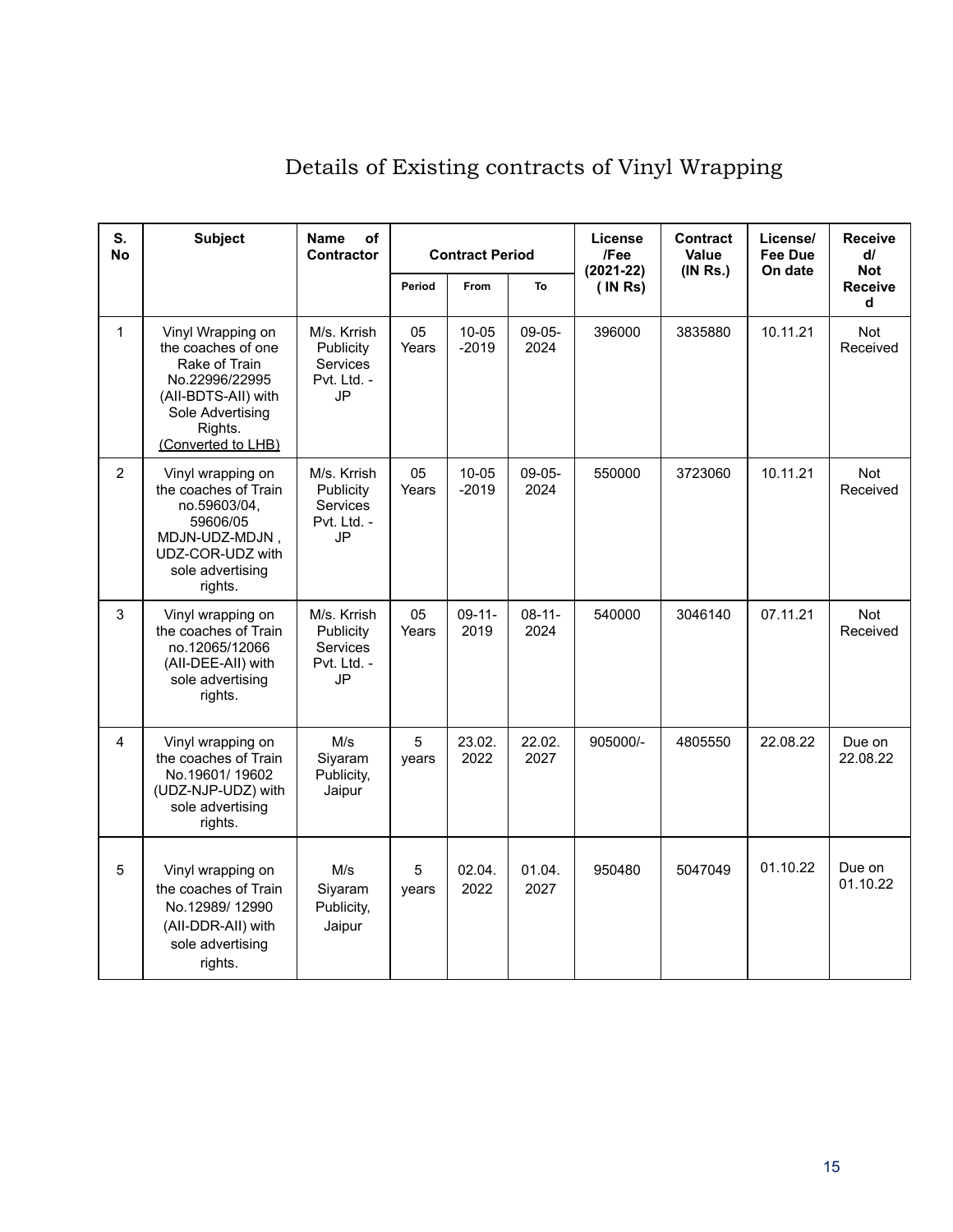| S.No         | <b>Subject</b>                                                                                                                                                                                                                                                                                                                | Name of<br><b>Contract</b><br>Period<br><b>Contractor</b>               |                      |                                                             | License/<br>Fee (In<br>Rs)                    | <b>Contract</b><br><b>Value</b><br>(INRS) | L/Fee<br>Due On<br>date | <b>Received</b><br><b>Not</b> |
|--------------|-------------------------------------------------------------------------------------------------------------------------------------------------------------------------------------------------------------------------------------------------------------------------------------------------------------------------------|-------------------------------------------------------------------------|----------------------|-------------------------------------------------------------|-----------------------------------------------|-------------------------------------------|-------------------------|-------------------------------|
|              |                                                                                                                                                                                                                                                                                                                               |                                                                         | From                 | To                                                          | $(2021 - 22)$                                 |                                           |                         | <b>Received</b>               |
| $\mathbf{1}$ | Tender for Supply,<br>Installation, Operating &<br>Maintenance of Closed<br><b>Circuit Digital Display</b><br>System Integrated Along<br>with Public<br>Announcement System<br>Comprising of 70 Nos. of<br>Plasma/LED/LCD/TVs<br>and Speakers at Ajmer<br>Railway Station of Ajmer<br>Division for a period of<br>five years. | M/s. Armour<br>Display<br>Systems<br>Pvt. Ltd. -<br>PUNE.<br>9251508818 | 04-04<br>$-2016$     | 03-04-<br>2021<br>(exten<br>ded<br>up to<br>01.07.<br>2022) | 1868724<br>For<br>(02.7.21)<br>to<br>01.7.22) | 9742856                                   | 01.03.22                | <b>Not</b><br>Received        |
| 2            | Tender for Supply,<br>Installation, Operating &<br>Maintenance of Closed<br><b>Circuit Digital Display</b><br>System Integrated Along<br>with Public<br>Announcement System<br>at Udaipur City Railway<br><b>Station of Ajmer Division</b><br>for a period of five years.                                                     | M/s. Armour<br>Display<br>Systems<br>Pvt. Ltd. -<br>PUNE.<br>9251508818 | $26 - 12$<br>$-2019$ | $25 - 12 -$<br>2024                                         | 1489852                                       | 7911114                                   | 01.03.22                | <b>Not</b><br>Received        |
|              | Details of Existing contracts of Dual Display Information System at PRS & UTS windows over Ajmer Division                                                                                                                                                                                                                     |                                                                         |                      |                                                             |                                               |                                           |                         |                               |
| S.No         | Subject                                                                                                                                                                                                                                                                                                                       | Name of<br>Contractor                                                   | Contract<br>Period   |                                                             | License/<br>Fee<br>2021-22                    | Contract<br>Value<br>$(IN$ Rs $)$         | L/Fee<br>Due On<br>date | Received<br>Not               |
|              |                                                                                                                                                                                                                                                                                                                               |                                                                         | <b>From</b>          | To                                                          | (In Rs)                                       |                                           |                         | Received                      |
| $\mathbf{1}$ | Dual Display Information<br>System at 7 stations <i>i.e.</i><br>ABR, FA, RANI, MJ, AII, BHL<br>& UDZ                                                                                                                                                                                                                          | M/s. Armour<br>Display<br>Systems<br>Pvt. Ltd. -<br>PUNE.<br>9251508818 | $01 - 07$<br>$-2019$ | $30 - 06 -$<br>2024                                         | 323978                                        | 1720323                                   | 01.03.22                | Not<br>Received               |

# Details of Existing contracts of Digital Display System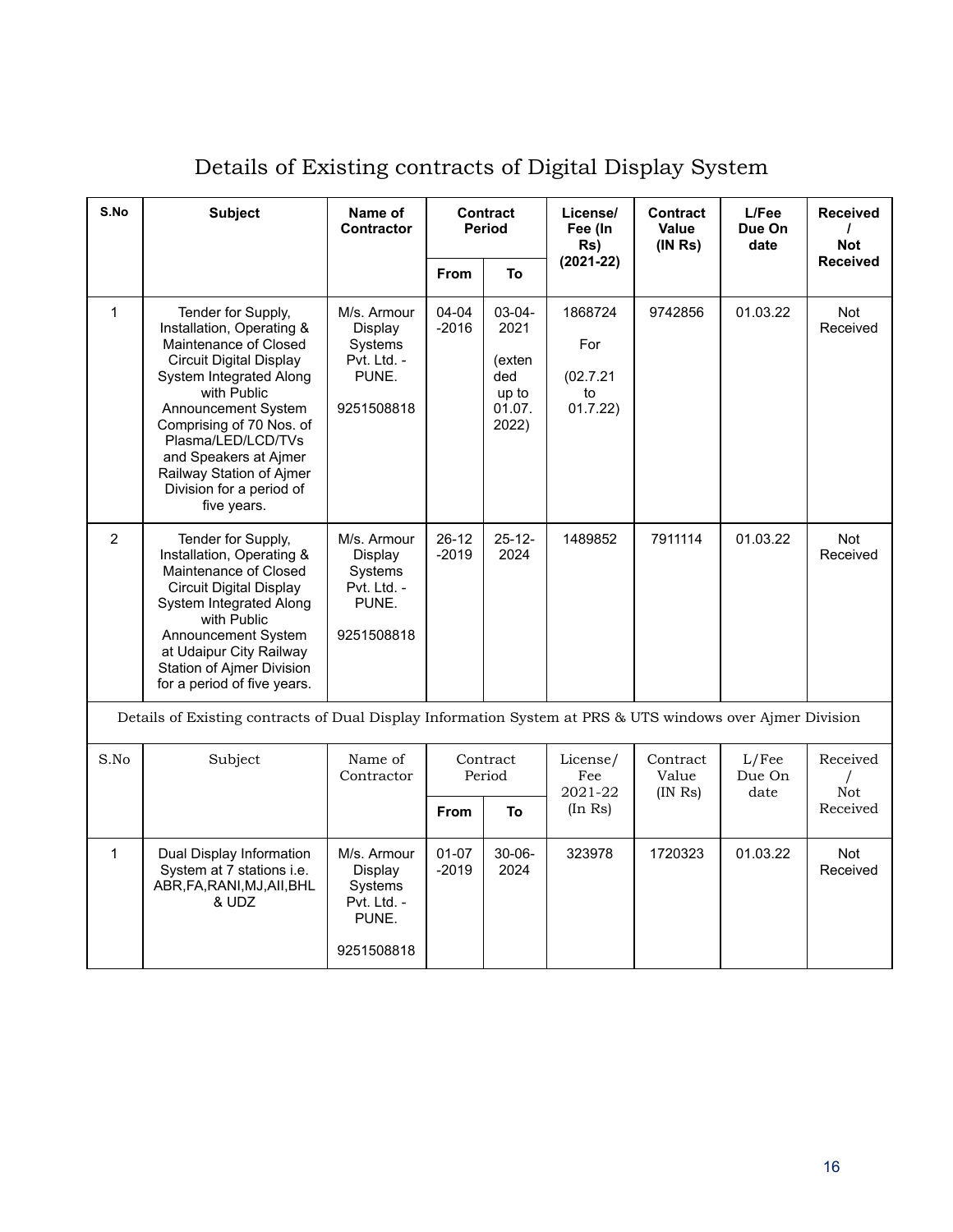#### Details of Existing contracts of Out side- Inside and surroundings at stations

| S.<br><b>No</b> | <b>Subject</b>                                                                                                                                                                                                                                            | <b>Name</b><br>of                                | Perio<br>d  | Contract<br><b>Period</b> |                      | License/<br>Fee          | Contract<br>Value | L/Fee<br>Due On<br>date | Rece<br>ived/<br><b>Not</b> |
|-----------------|-----------------------------------------------------------------------------------------------------------------------------------------------------------------------------------------------------------------------------------------------------------|--------------------------------------------------|-------------|---------------------------|----------------------|--------------------------|-------------------|-------------------------|-----------------------------|
|                 |                                                                                                                                                                                                                                                           | Contrac<br>tor                                   |             | <b>From</b>               | To                   | $(2021 - 22)($<br>in Rs) | (in Rs)           |                         | Rece<br>ived                |
| 1               | Letting out<br>advertisement space of<br>Cluster-5 of Ajmer<br>Division that includes<br>UDZ, RPZ, DRB, KLH &<br><b>BIML</b> stations and<br>surroundings for display<br>of Boards, Glow Signs<br>and Hoardings media<br>with sole advertising<br>rights. | M/s. N S<br>Publicity<br>India<br>Pvt.<br>Ltd-JP | 05<br>Years | $25 - 05 -$<br>2019       | 24-05<br>$-2024$     | 9166666                  | 48674996          | 01.03.22                | <b>Not</b><br>Rece<br>ived  |
| $\overline{2}$  | Letting out advertising<br>space at BHL station of<br>Ajmer Division for<br>display of Boards, Glow<br>Signs and Hoardings<br>media with sole<br>advertising rights.                                                                                      | M/s. N S<br>Publicity<br>India<br>Pvt.<br>Ltd-JP | 05<br>Years | $25-07-$<br>2019          | 24-07<br>$-2024$     | 1476666                  | 7841096           | 01.03.22                | <b>Not</b><br>Rece<br>ived  |
| 3               | Letting out<br>advertisement space of<br>Ajmer station and<br>surroundings for display<br>of Boards, Glow Signs<br>and Hoardings media<br>with sole advertising<br>rights.                                                                                | M/s. N S<br>Publicity<br>India<br>Pvt.<br>Ltd-JP | 05<br>Years | $12 - 06 -$<br>2020       | $11 - 06$<br>$-2025$ | 6466666                  | 34337996          | 01.03.22                | <b>Not</b><br>Rece<br>ived  |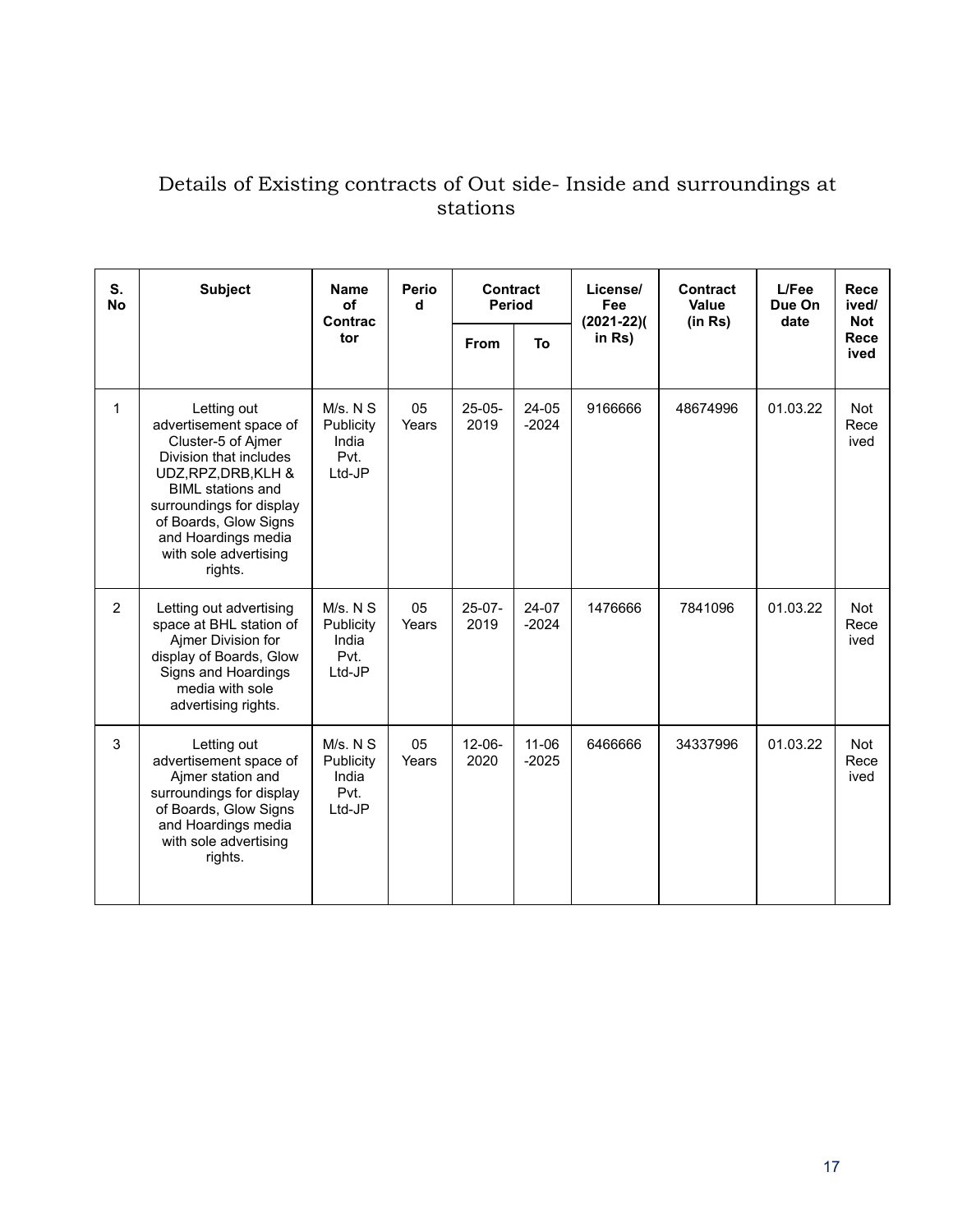| S.N<br>$\circ$ | Subject                                                    | Name of<br>Contract               | Period   |                     | Contract<br>Period  | License/<br>Fee          | Expected<br>earning in<br>FY <sup></sup> | Contract<br>Value | Remarks                    |
|----------------|------------------------------------------------------------|-----------------------------------|----------|---------------------|---------------------|--------------------------|------------------------------------------|-------------------|----------------------------|
|                |                                                            | or                                |          | From                | To                  | $(2021 - 22)$<br>(in Rs) | 2021-22                                  | (in Rs)           |                            |
| 1              | Central<br>Bank of<br>India ATM<br>at Ajmer                | Central<br>Bank of<br>India       | 05 Years | 19-06-<br>2017      | $18-06-$<br>2022    | 606375                   | 606375                                   | 2762816           | Extension<br>under process |
| $\overline{2}$ | Punjab<br>National<br><b>Bank ATM</b><br>at Ajmer          | Punjab<br>National<br><b>Bank</b> | 05 Years | $23 - 11 -$<br>2019 | $22 - 11 -$<br>2024 | 464344                   | 464344                                   | 2327247           |                            |
| 3              | State Bank<br>of India<br>ATM at<br>Ajmer                  | <b>State Bank</b><br>of India     | 05 Years | $08-07-$<br>2018    | $07-07-$<br>2023    | 460966                   | 460966                                   | 2200306           |                            |
| 4              | <b>State Bank</b><br>of India<br>ATM at<br><b>Beawar</b>   | <b>State Bank</b><br>of India     | 05 Years | 30-09-<br>2018      | 29-09-<br>2023      | 282850                   | 282850                                   | 1350111           |                            |
| 5              | Central<br>Bank of<br>India ATM<br>at Bhilwara             | Central<br>Bank of<br>India       | 05 Years | $12-05-$<br>2017    | $11-05-$<br>2022    | 445685                   | 445685                                   | 1933971           | Extension<br>under process |
| 6              | <b>State Bank</b><br>of India<br>ATM at<br>Udaipur<br>City | <b>State Bank</b><br>of India     | 05 Years | $25-08-$<br>2018    | 24-08-<br>2023      | 415786                   | 415786                                   | 1984647           |                            |
| $\overline{7}$ | Bank of<br>Baroda<br>ATM at<br>Udaipur<br>City             | Bank of<br>Baroda                 | 05 Years | $01 - 12 -$<br>2017 | $30 - 11 -$<br>2022 | 415786                   | 415786                                   | 1984647           |                            |
|                |                                                            |                                   |          |                     | Total               | 3091792                  | 3091792                                  | 14543745          |                            |
|                |                                                            |                                   |          |                     |                     |                          |                                          |                   |                            |

## Details of Existing contracts of ATMs at various stations over Ajmer Division

NOTE: license fees is received annually with 5% escalation every year.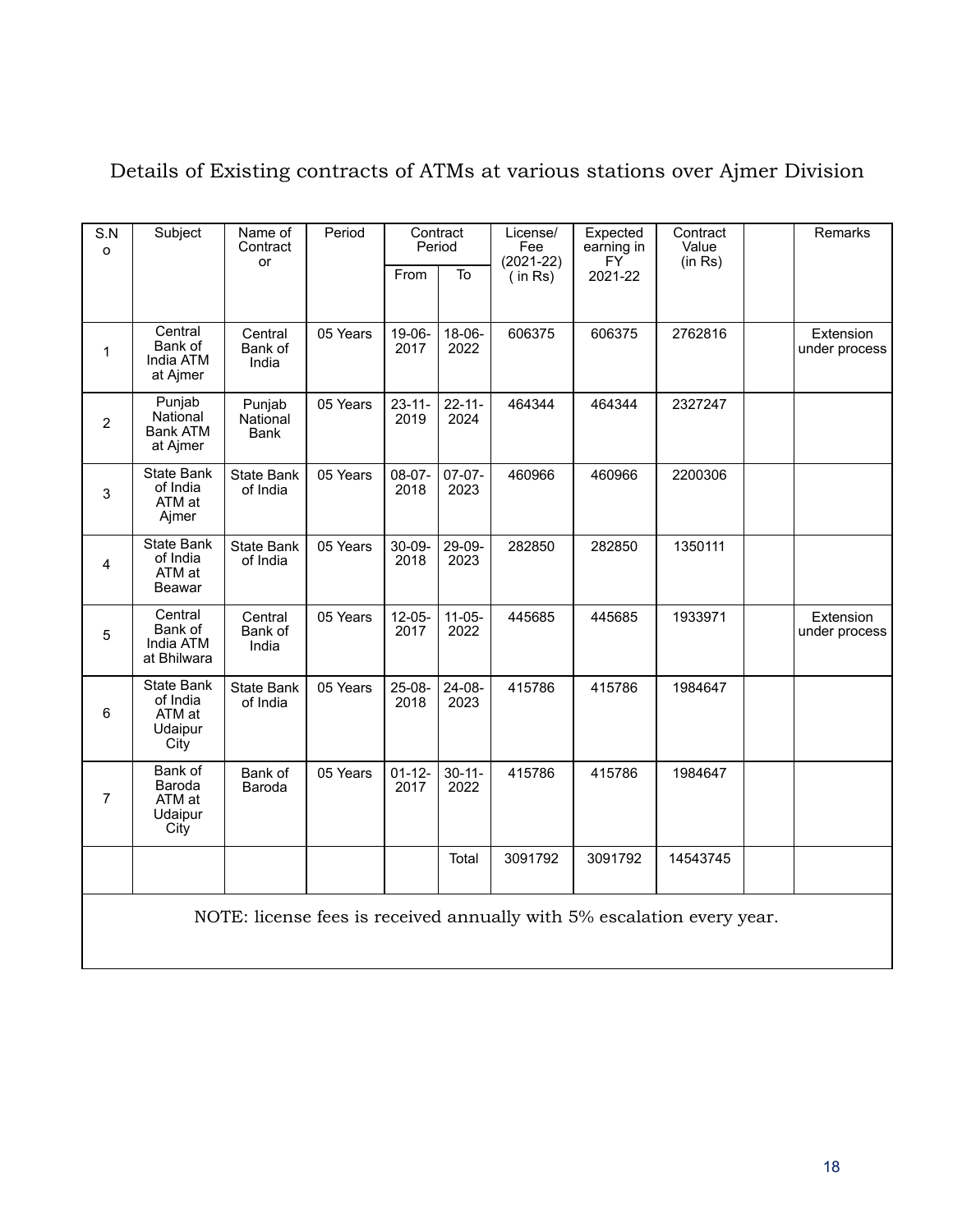## Details of Existing contracts awarded under NINFRIS

| S.             | Subject                                                                                                                                 | Name of                                                              |         | <b>Contract Period</b> |          | I icense/                            | Expected                           | Contract                       | Received/              |
|----------------|-----------------------------------------------------------------------------------------------------------------------------------------|----------------------------------------------------------------------|---------|------------------------|----------|--------------------------------------|------------------------------------|--------------------------------|------------------------|
| <b>No</b>      |                                                                                                                                         | Contractor                                                           |         | <b>From</b>            | To       | Fee per<br>annum<br>(in Rs)          | earning in<br><b>FY</b><br>2021-22 | Value<br>(in Rs)               | <b>Not</b><br>Received |
| 1              | Proposal of packing<br>of Two Wheeler<br>booked from parcel<br>office of two stations<br>i.e. Ajmer and<br><b>Udaipur City stations</b> | Musharaf<br>Ahmed                                                    | 01 Year | 01.09.21               | 31.08.22 | All-<br>37200/-<br>UDZ-<br>$30000/-$ | 39200/-                            | 67200/-<br>For both<br>station | L/Fee<br>received      |
| $\mathcal{P}$  | Installation and<br>operation of Health<br>Kiosk at 5 stations i.e<br>AII, UDZ BHL, MJ &<br>ABR.                                        | M/s<br>Quantificare<br>Health<br>Stations Pvt.<br>l td.<br>Hyderabad | 01 Year | 14.11.21               | 13.11.22 | 486000                               | 243000                             | 486000                         | $L$ / fees<br>Received |
| 3              | Proposal to operate<br>generic medicine<br>stores of two<br>stations of Ajmer<br>Division i.e. Ajmer<br>and Udaipur city                | <b>DAVA DOST</b><br>pharma Pvt<br>Ltd., Jaipur                       | 1 year  | 22.2.22                | 21.2.23  | 504000/                              | $126000/-$                         | $504000/-$                     | $L$ / fees<br>Received |
| $\overline{4}$ | Proposal for setting<br>up of byjus kiosk<br>at 3 railway<br>stations i.e. Ajmer<br>Udaipur city and<br>Abu Road over<br>Ajmer Division | $M/s$ Amar<br>Ujala, New<br>Delhi                                    | 1 year  | 28.02.22               | 27.02.23 | 804000/                              | $402000/-$                         | $804000/-$                     | L/fees<br>Received     |

#### Details of Existing contracts awarded under NINFRIS Yet to execute over Ajmer Division

| S.             | Subject                                                                                                                | Name of                                         | Period | Contract Period |              | License/F        | Expected                    | Contract<br>Value<br>(in Rs) | Received/<br>Not<br>Received        |
|----------------|------------------------------------------------------------------------------------------------------------------------|-------------------------------------------------|--------|-----------------|--------------|------------------|-----------------------------|------------------------------|-------------------------------------|
| No             |                                                                                                                        | Contractor                                      |        | From            | ee per<br>To | annum<br>(in Rs) | earning<br>in FY<br>2022-23 |                              |                                     |
|                | Proposal from<br>Mediacom for sticking<br>of advertisement of all<br>passengers trains<br>mirrors of Aimer<br>Division | M/s.<br>Mediacom,<br>Jaipur                     | 1 year | 15.12.21        | 14.12.22     | $209124/-$       | 104562                      | $209124/-$                   | <b>LOA</b><br>issued on<br>11.11.21 |
| $\overline{2}$ | Proposal to convert<br>old AC coaches into<br>Rail restaurant at<br>Ajmer.                                             | $M/s$ Inbox<br>Restaurant<br>and Cafe,<br>Ajmer | 1 year |                 |              | $600000/-$       |                             | $600000/-$                   | <b>LOA</b><br>issued on<br>24.03.22 |